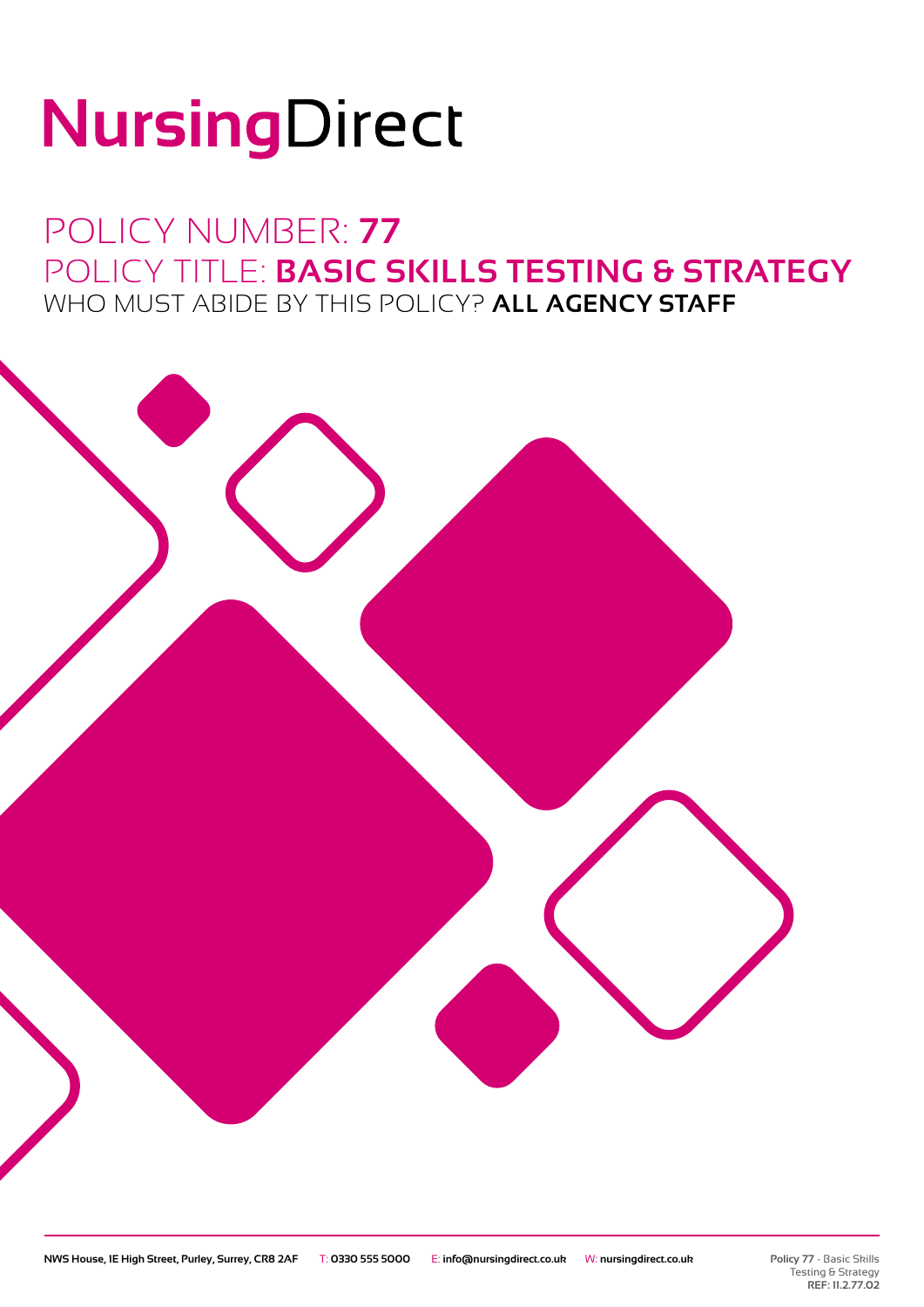# BASIC SKILLS TESTING & STRATEGY

## **THE PURPOSE OF THIS POLICY**

To inform staff of our Basic Skills Testing and Strategy Policy.

#### **INTRODUCTION**

Every job role in adult social care involves using and understanding information, and communicating effectively. This means that everyone working in the sector needs to have good language and number skills to do their job well and to guarantee high quality care services and Nursing Direct want to ensure our staff do this.

Research suggests many adult social care staff may lack the ability and confidence to apply skills for life effectively in one or more areas of their job. Although we might expect to find some literacy or numeracy needs amongst lower qualified staff, we must also recognise that significant skills for life needs are often found amongst those with higher-level qualifications.

This might be because an individual has changed job role, is taking on new tasks that require different skills, or it might be that wellqualified and competent staff from overseas have started a new job without a full command of English or a full understanding of UK culture.

Nursing Direct wants to attract people with the potential to become motivated, competent social care workers to us . The sector also wants to retain experienced care workers, enabling them to develop higher skills and work flexibly in a range of different roles. It is critical that skills for life issues are recognised and managed for either of these aims to be realised.

The expected benefits of improved communication, number and information and communication technology (ICT) skills are:

- Improved quality of care.
- Increased staff retention giving lower recruitment costs.
- Higher qualification achievement rates and general skills development.
- Improved health, safety and risk management.

# **WHAT DO WE MEAN BY SKILLS FOR LIFE?**

#### **Skills for life includes literacy, language, numeracy and basic ICT (information and communications technology).**

Literacy refers to speaking, listening, responding, reading with understanding and writing to communicate. Although skills in languages other than English can be very useful in the workplace, it is important that everyone working in social care has good communication skills in English and develops a good understanding of the local culture.

Numeracy refers to understanding, using, calculating and manipulating mathematical information. It also involves interpreting results, analysing data and communicating mathematical information.

Basic ICT involves using everyday ICT equipment and applications such as mobile phones,simple word processing, email and any equipment used to support care work (this is often referred to as assistive technology).

ESOL (English for Speakers of Other Languages) is used to describe the type of literacy teaching that is designed specifically for people whose first language is not English.

There are three main groups of people that might have ESOL needs:

- 1) People from settled communities (originating from places such as India, Pakistan or Hong Kong) who have not developed good English skills.
- 2) Refugees and asylum-seekers who may be well educated and have held professional jobs in another country.
- 3) Migrant workers mainly originating from countries in the European Union (such as Portugal and Poland) but also from non- EU countries (such as Bulgaria or Malaysia).

#### **WHAT IS SKILLS FOR LIFE?**

#### **30-50% of those working in social care in England were born outside the UK – many will therefore have support needs relating to English.**

Given their wide range of backgrounds and circumstances, it is likely that these groups will also have a wide range of very different learning and support needs. ESOL learners might:

- Have poor reading and writing skills in their own language
- Have had no formal education
- Be highly educated
- Speak several languages
- Have had a professional career unrelated to their current employment.

#### **Understanding skills for life 'levels'**

There are national standards for most subjects and national tests or qualifications that relate directly to these standards. Each qualification is categorised according to the level of skill that someone needs in order to achieve it. This means that we can compare different types of qualification with one another in terms of the level of difficulty involved.

The table on the next page shows how the skills for life levels relate to other qualifications and gives an idea of the particular literacy or numeracy skills involved. For example:

#### **Adults with literacy and numeracy skills at entry level 3 will probably be able to:**

- Write a short note or email for a colleague.
- Fill in an accident form correctly.
- Use the index in a catalogue or phone book.
- Talk to customers and colleagues using polite and appropriate language.
- Complete time-sheets or do a stock-check.
- Check the deductions on a wage slip.

Adults who develop their literacy and numeracy skills to level 2 would be able to:

- Read and understand health and safety notices and instructions.
- Read and understand reports and compare the benefits of different options.
- Punctuate sentences correctly in written work, including commas and apostrophes.
- Draw correct conclusions from graphical information.
- Make effective contributions in meetings, appraisals and training sessions.
- Calculate the percentage increase or decrease on the cost of supplies.

Level 2 is generally regarded as the 'benchmark' expected of everyone in work, with at least 90 percent of all jobs likely to demand level 2 skills.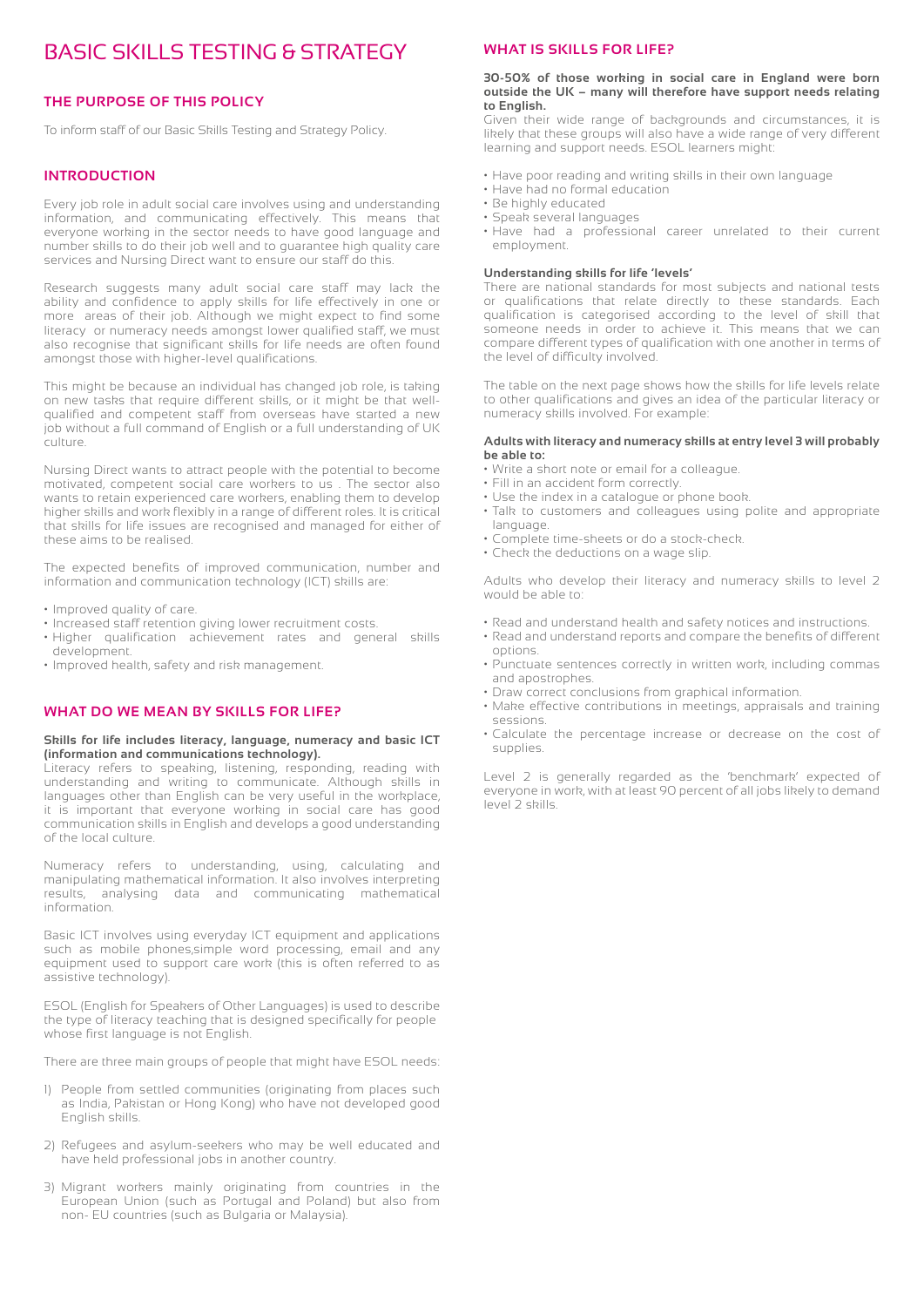| <b>SKILLS OF</b><br><b>LIFE LEVEL</b> | <b>WHAT THIS MEANS</b>                                                                                                                                                                                                                                   | <b>EQUIVALENT</b><br><b>QUALIFICATION LEVEL</b>                                                    |
|---------------------------------------|----------------------------------------------------------------------------------------------------------------------------------------------------------------------------------------------------------------------------------------------------------|----------------------------------------------------------------------------------------------------|
|                                       |                                                                                                                                                                                                                                                          | postgraduate/masters/<br>doctorate/QCF 8<br>undergraduate/graduate/<br>OCF 4, 5 & 6 A-Levels OCF 3 |
| level 2                               | Skills are secure and transferable. Can access training and qualifications. Could compare<br>products and services for best buy, work out a household budget, research information on<br>web sites, and join in with interactive and complex discussions | $GCSF$ $A*-C$<br>OCF <sub>2</sub>                                                                  |
| l evel l                              | Can access straightforward, everyday material. Could read a bus or train timetable, take<br>part in a group discussion, and check pay and deductions on a wage slip                                                                                      | GCSE D-G<br>QCF1                                                                                   |
| Entry 3                               | Can read familiar, basic everyday material. Could understand price labels on pre-packed<br>foods, complete a form with basic personal information, and pay household bills                                                                               | Entry 3<br>National school<br>curriculum age 9-11                                                  |
| Entry 2                               | Can only read very basic material. Could use a cashpoint machine, understand a<br>straightforward information leaflet, or describe a child's symptoms to a doctor.                                                                                       | Entry 2<br>National school<br>curriculum age 7-9                                                   |
| Entry 1                               | May recognise numbers, letters and symbols and know a few key words. Could write<br>a short, informal note, interpret straightforward health and safety signs, or select floor<br>numbers in a lift.                                                     | Entry 1<br>National school<br>curriculum age 7-9                                                   |

# **WHY IS SKILLS FOR LIFE SO IMPORTANT TO US IN NURSING DIRECT?**

#### **Literacy**

The impact of poorly developed literacy skills at work could mean that employees:

- Struggle to read and understand written information, including health and safety instructions, policy guidance, care plans and reports.
- Are unable to write clearly and accurately when writing in a day book, leaving messages, or when completing routine forms such as timesheets.
- Cannot produce case records or risk assessment logs to a professional standard even though such documents might be relied on as evidence at inspection or during a complaint process.
- Have difficulty following verbal instructions or communicating appropriately with colleagues, external organisations, people who use services and their relatives or friends.
- Find it very difficult to achieve vocational qualifications or to benefit from work-based training opportunities.
- Are unable to cope with change and development or new working practices taking place in the workplace.

#### **Numeracy**

- The impact of poorly developed numeracy skills at work could mean that employees:
- Are unable to estimate quantities, costs and timings.
- Cannot make quick mental calculations and lack the confidence to do routine calculations, even with the use of a calculator.
- Don't always take accurate measurements or readings and are unable to spot errors.
- Make mistakes when recording numerical data and have difficulty interpreting information displayed in the form of graphs or charts.
- Don't understand wage slips, tax deductions or options relating to pensions.
- Have difficulty reading the time or understanding timetables leading to poor time management.
- Find it very difficult to achieve vocational qualifications or to benefit from work-based training opportunities.
- Are unable to cope with change and development or new working practices taking place in the workplace.
- 90% of jobs require level 2 skills and figures from 2003 showed that 26 million people aged 16-65 do not meet level 2 standards in literacy and numeracy. ESOL (English for Speakers of Other Languages) is used to describe the type of literacy teaching that is designed specifically for people whose first language is not English.

### **WHAT IS SKILLS FOR LIFE?**

In the UK far more adults struggle with numeracy than with literacy. This is thought to be caused by a combination of factors including poor teaching in school and gradual fading of skills through lack of use. However, there is also a significant cultural factor in that we don't value maths skills as much as, for example, creative skills, and so it becomes easier for individuals to admit to or tolerate skills gaps.

#### **English for speakers of other languages (ESOL)**

The impact of poorly developed English language skills at work could mean that employees:

- Don't have the vocabulary they need to understand what is being said or to ask the questions that will help them understand. They may also feel reluctant to ask for help.
- Are unable to fully understand health and safety instructions or procedures and may not therefore be able to recognise or respond to emergencies.
- Have particular difficulty understanding or being understood by people with complex communication needs.
- Cannot contribute to workplace discussions and avoid getting involved in team activity due to lack of confidence in speaking English.
- Have difficulty building relationships with colleagues and settling into the workplace because of cultural barriers, as well as language difficulties.
- Are more likely to take time off work through illness and stress.
- Are reluctant to take up work-based training or vocational qualifications due to a fear of being unable to keep up.

#### **Numeracy**

- People with poor numeracy are more than twice as likely to be unemployed as those with competent numeracy.
- 6.8 million adults in the UK workforce have difficulties in adding or subtracting three digit numbers.

#### **Basic ICT skills (information and communications technology)**

- The impact of poorly developed computer skills at work could mean that employees:
- Are unable to communicate in the ways that colleagues and external organisations expect.
- Cannot make best use of the information and resources available via the internet.
- Don't use technology to become more effective and more efficient.
- Are excluded from training and development opportunities that contain any element of e-learning.
- Poorly developed ICT skills can also create difficulty and disadvantage in employees' lives outside work, as technology is no longer just a specialist tool for the workplace, but rather an essential tool for modern life.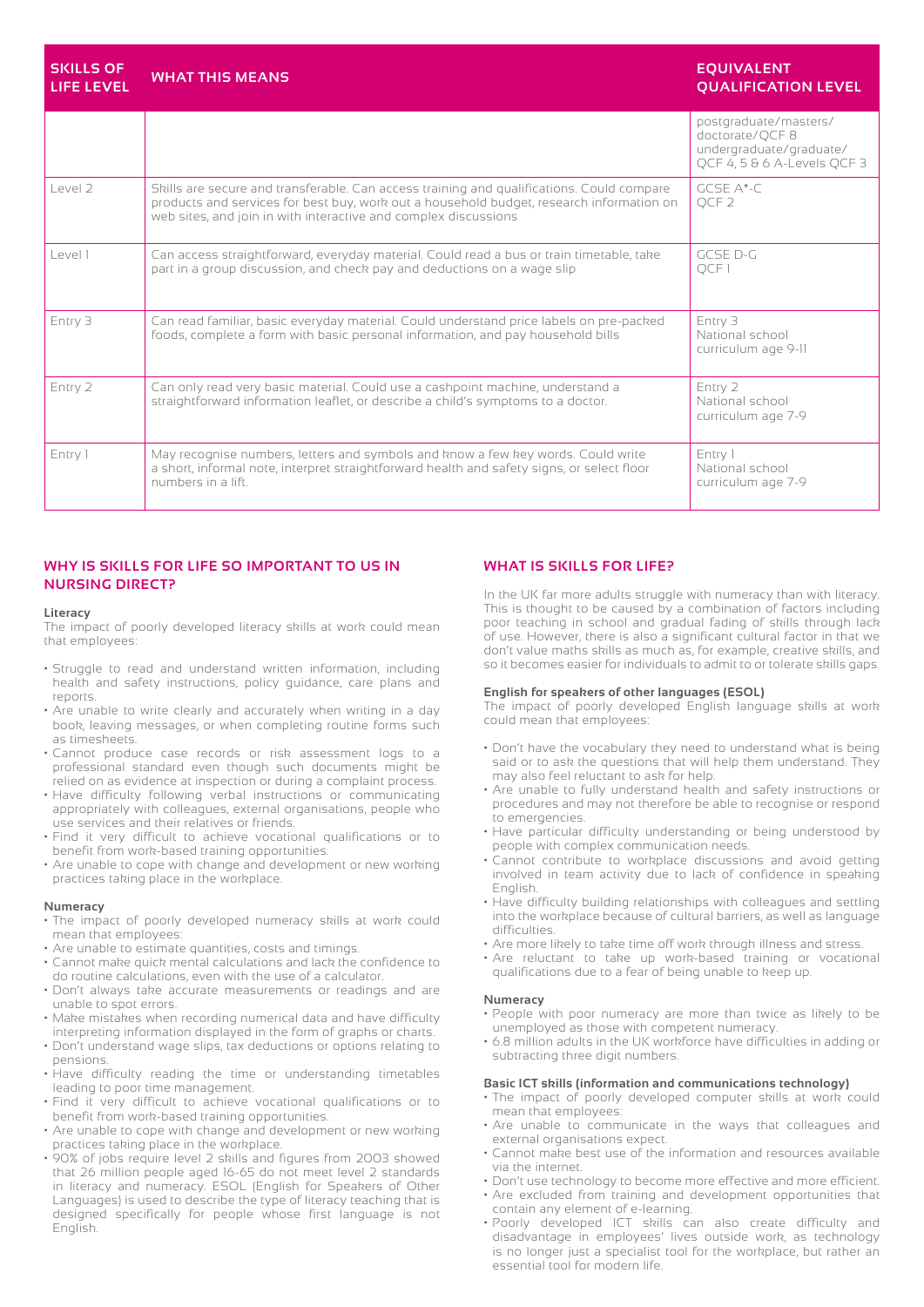#### **The communication and number skills required by Nursing Direct staff are at Level 2 and include:**

**• Reading –** Understanding straightforward written and graphical information. For example, case notes, day book, letters, laundry labels, and safety signs.

**• Writing –** Completing simple forms and records, writing notes and messages. For example, case notes, day book, records of medication and letters and forms for clients.

**• Speaking & Listening –** Talking face-to-face and on the telephone to a small number of people. For example, clients and their families, colleagues and other professionals.

**• Numbers –** Writing numbers clearly and accurately. For example, telephone numbers, weights and sizes.

**• Extracting Information from Graphs.** For example, temperature, pulse or blood pressure

**• Measuring.** For example, dispensing medication under supervision, or weighing and measuring clients.

**In specialist and supervisory roles, the additional skills needed might go higher than Level 2 and include:**

**• Reading –** Understanding complex written and graphical information. For example, government policy papers, tender documents or regulatory guidance.

**• Writing –** Completing return forms, writing reports and other documents. For example, supervision and appraisal notes, funding bids and guidance manuals.

**• Speaking & Listening –** Talking face-to-face and on the telephone to a range of individuals and groups. For example, negotiating on sensitive or complex issues, or participating in meetings, presentations and training.

**• Numbers –** Maintaining accurate records and manipulating and analysing data. For example, budget management and statistical returns.

**• Extracting & Understanding Information Found in Graphs, Databases and Statistical Reports.** For example, technical equipment, finance spreadsheets and budget reports.

**• Measuring.** For example, monitoring the use of medication, or managing stocks and supplies.

## **EVERYBODY BENEFITS**

Skills for life are the basic building blocks, or foundations, that all other skills are built on. We know that people who have difficulty with any of these skills can be incredibly resourceful, finding ways to cope with and maybe also disguise their skills gaps. However, without these basic building blocks, they will find it extremely difficult, if not impossible to develop other higher level skills and respond to the everchanging demands of the world around them.

Skills for life also includes basic level information and communications technology (ICT) skills.

Although once considered essential only for those in hi-tech jobs, these skills are rapidly becoming an essential for everyday life.

The evidence from organisations that have already begun to invest in skills for life development in the workplace is that everybody benefits. It is a win-win situation for employers, employees and customers.

#### **Benefits for the Learner:**

• Increased confidence at work and at home.

- Able to do their job better.
- Able to join in more and get more involved at work.
- Learn new skills.
- Encouraged to take on more training and qualifications.
- Increased motivation and job satisfaction.

#### **Benefits for the Employer:**

- Excellent return on investment, with long-term reduction in costs for recruitment, sickness and training.
- Improved learning rates and qualification levels.
- Better compliance with health and safety and regulatory requirements.
- Increased staff loyalty, commitment and flexibility.
- Improved quality of work.
- Reduced sickness absence and turnover rates.

#### **SUPPORT FOR MIGRANT WORKERS AND OVERSEAS STAFF**

With increasing numbers of migrant workers being recruited into the social care sector, it is more important than ever that employers offer the right kind of support from induction onwards. Here are The Galago Group tips for supporting staff from other countries:

- Assess language skills carefully at the recruitment stage,
- Compile information about the organisation and policy/ procedures handbook. Ensure that any documentation is written in plain English and is clear to follow. Be particularly careful to avoid euphemisms and other expressions that don't translate well to people whose first language isn't English. Use photographs and maybe some translated materials to aid understanding.
- Offer support and guidance at every step. Be patient, it may take some time for overseas staff to get used to the different working practices. Monitor how they are picking things up and go back over anything they are unsure about.

If a worker does not meet our required level some other resources that might help us to help them to reach the required levels for those who's first language isn't English: British Council Learn English – the Learn English site of the British Council. *www.learnenglish.org.uk*

BBC English as a Foreign Language – the BBC site for learning English.

*www.bbc.co.uk/worldservice/learningenglish*

**Health and Safety Executive –** Site is available in various languages and it also provides translated information on health and safety in various languages that can be downloaded. There is also a telephone interpreting service that offers heath and safety information in foreign languages.

*0845 345 0055 www.hse.gov.uk*

**BBC Foreign Language Pages –** contains phrases and general language resources and includes games to improve learning and listening skills.

*www.bbc.co.uk/languages*

**Website offering free downloads in 41 languages –** vocabulary, phrases and pronunciation guide.

#### *www.byki.com*

The Careers Advice Service has language lines that offer foreign nationals learning advice in their own language so they can get the skills they need to get the work they want. The service offers advice in the following languages:

- Farsi 0800 093 1116.
- French 0800 093 1115.
- Gujarati 0800 093 1119.
- Polish 0800 093 1114.
- Punjabi 0800 093 1333.
- Somali 0800 093 1555.
- Sylheti and Bengali 0800 093 1444.
- Urdu 0800 093 1118.